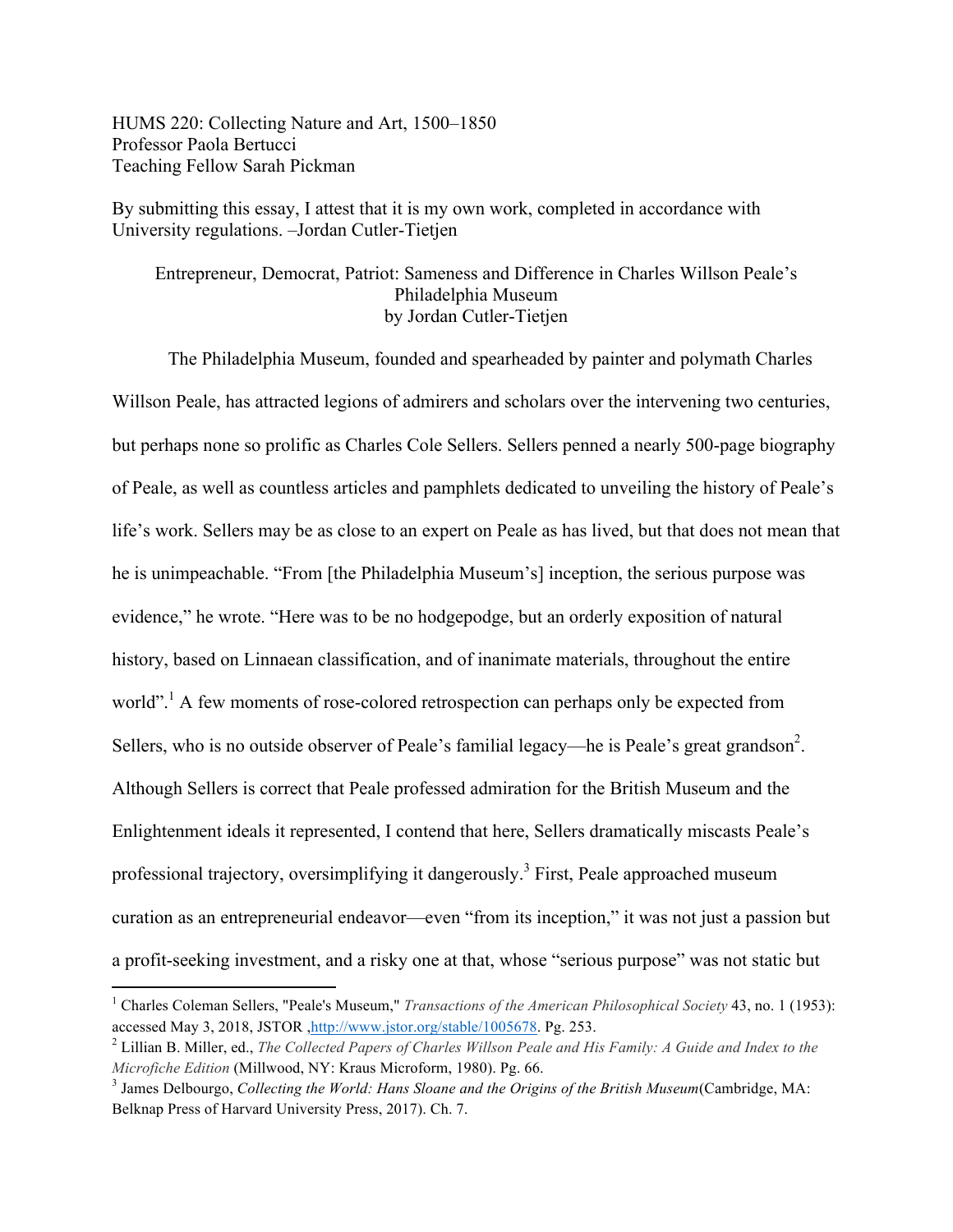evolved from year to year. Second, Peale capitalized on the democratic excitement of the time to compile a collection that was neither strictly "Linnaean" nor loosely "hodgepodge," but somewhere in between. Third, his venture may have culled objects from "the entire world," but Peale understood his project at large to be local and nationalistic, inflected by the character of freshly post-Revolution America. There's no better evidence of this geographic emplacement than Peale's famous mastodon skeleton, which collapsed the distance between the exotic and the domestic like no European wonder had before. Peale, steeped in the American mythos, used his entrepreneurial savvy to emulate European collecting practices, inventing his own tropes along the way. In doing so, he stitched himself inextricably into the American patchwork.



**Contextualizing Peale: His Background and His Forebears**

Traces of collections past, as well as of the Peale family's history, are pictured in this ubiquitous selfportrait, entitled *The Artist in His Museum* <sup>4</sup>

<sup>4</sup> Charles Willson Peale, *The Artist in His Museum*, 1822, Pennsylvania Academy of Fine Arts, Pennsylvania.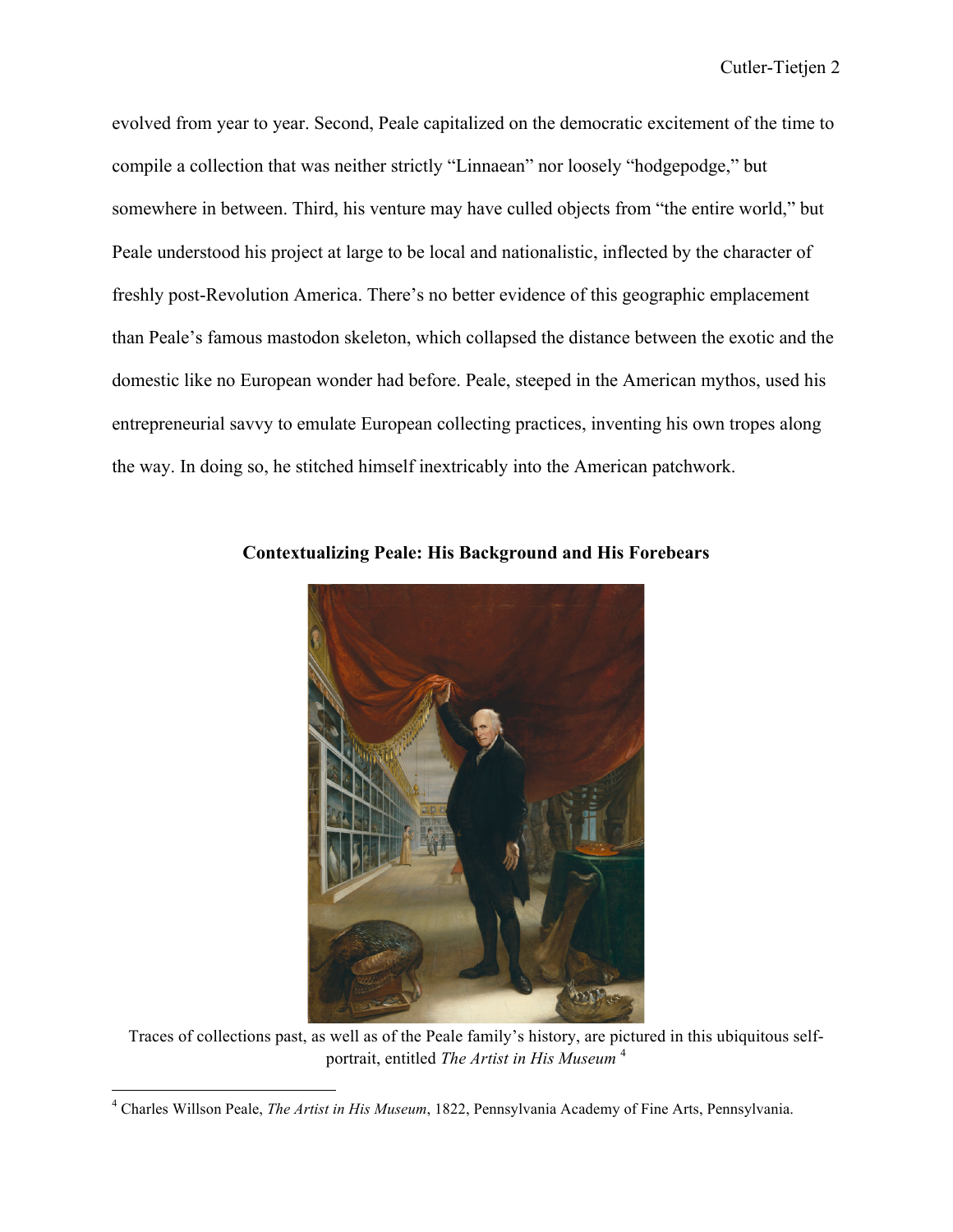As the palette on the table flanking the figure (as well as the very fact of the painting's existence) signifies, Charles Peale considered himself, first and foremost, an artist. Born in 1741, he spent his childhood drawing his mother's embroidery patterns and rose to prominence as the premier portraitist of the Revolutionary War, capturing the likenesses of George Washington and Thomas Jefferson in oil on canvas.<sup>5</sup> His pivot to museum-making made sense insofar as he lived in a moment of epistemic transition.<sup>6</sup> In the early modern period, the boundary between nature and art was blurrier. *Naturalia*, often mythic or foreign objects, were traditionally displayed in Europe alongside *artificialia*, anything contrived by human hands. The effect was microcosmic—collectors sought to represent the widening world in overflowing, wondrous rooms, commonly called *Wunderkammern*. <sup>7</sup> But between 1750 and 1850, these collections gave way to the rigidly defined museums that proliferate today.

Above, Peale depicted not just men but women and children enjoying his museum's wonders. This choice was intentional, and situates Peale in the midst of another shift in democratization. Though there's a risk to painting in broad strokes, this century can also be said to have encapsulated the transition from private collections to public museums. Nobility no longer secreted their heirlooms away for a prestigious guest list; nation-states instead became the biggest purveyors of collected goods, open to the populace (though sometimes with a price).

So begin the stories of Peale as single dot in a continuous line of collecting practices. But equally significant is the "effective history," per Foucault's phrasing, of Peale's Philadelphia Museum, which focuses on the moments of rupture and difference that Peale instantiated. What

<sup>5</sup> Lillian B. Miller, ed., *The Collected Papers of Charles Willson Peale and His Family: A Guide and Index to the Microfiche Edition* (Millwood, NY: Kraus Microform, 1980). Pg. 65.

<sup>6</sup> Eilean Hooper-Greenhill, *Museums and the Shaping of Knowledge* (London: Routledge, 2015). Ch. 1-2.

<sup>7</sup> Lorraine Daston and Katharine Park, *Wonders and the Order of Nature: 1150-1750* (New York: Zone Books, 2001). Ch. 7.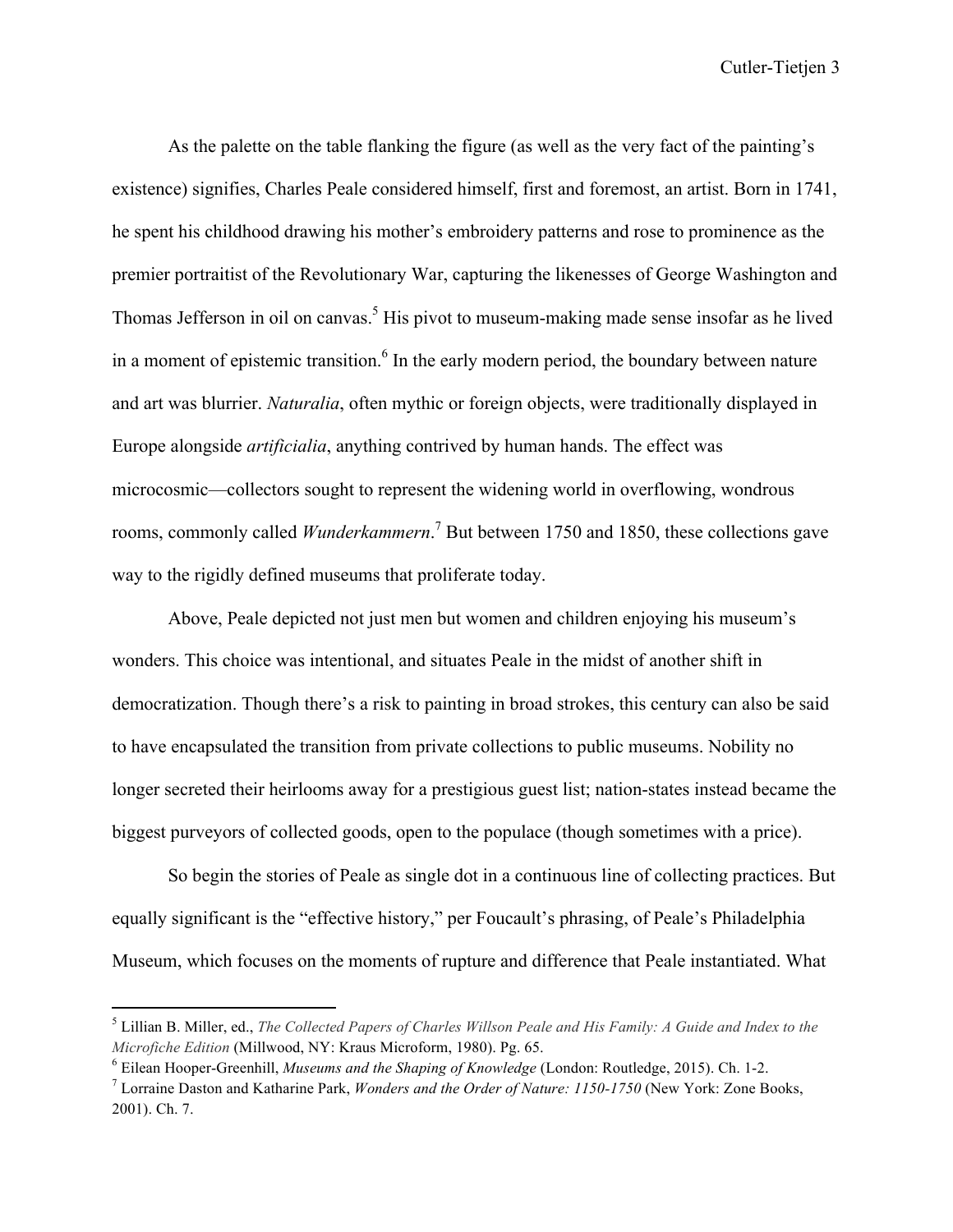follows is an investigation into the similitude and otherness of the preeminent post-War American museum, as seen through the eyes of its founding father.

### **Peale the Entrepreneur**

On December  $18<sup>th</sup>$ , 1785, Peale "was never in greater want of money."<sup>8</sup> He expressed these economic woes in a letter to the parents of one of his painting amanuenses who had not yet paid for "two years board," but Peale located his immediate crises elsewhere: in the "very poor returns for the time and money spent on my Exhibition."9 Peale sent many letters like this to his friends and businesses acquaintances throughout the mid-1780s, when his "long struggle for financial support" was at its most dire<sup>10</sup>. Starting the museum may have exacerbated Peale's debt, but according to Sellers, it did not begin it, as "for some years [earlier] he had been desperately poor."<sup>11</sup> After the War, Peale had relied on his wife's inheritance to move back to their home in Annapolis, then to Philadelphia.12 Despite rubbing shoulders with the well-to-do men of New England, his painterly predilection had rendered him a blue-collar artisan. In fact, building a skylit gallery space next to his home to display his portraits—how he first conceived of his museum—was supposed to launch him out of poverty. In his unpublished autobiography, Peale remembered 1785 as the year of his idea to "form a exhibition […] which in the end might

<sup>8</sup> Dr. Sir," letter from Charles Willson Peale, December 18, 1785, Sterling Library Microfiche Collection, New Haven, CT. The Peale Family Papers, Series II-A, Card 14. Accessed May 02, 2018.  $9$  ibid.

<sup>10</sup> Gary Kulik, "Introduction," in *Mermaids, Mummies, and Mastodons: The Emergence of the American Museum*, ed. William T. Alderson (Washington, D.C.: American Association of Museums, 1992). Pg. 11.

<sup>11</sup> Charles Coleman Sellers, "Peale's Museum," *Transactions of the American Philosophical Society* 43, no. 1 (1953): accessed May 3, 2018, JSTOR, http://www.jstor.org/stable/1005678. Pg. 253.

<sup>12</sup> Lillian B. Miller, ed., *The Collected Papers of Charles Willson Peale and His Family: A Guide and Index to the Microfiche Edition* (Millwood, NY: Kraus Microform, 1980). Pg. 13.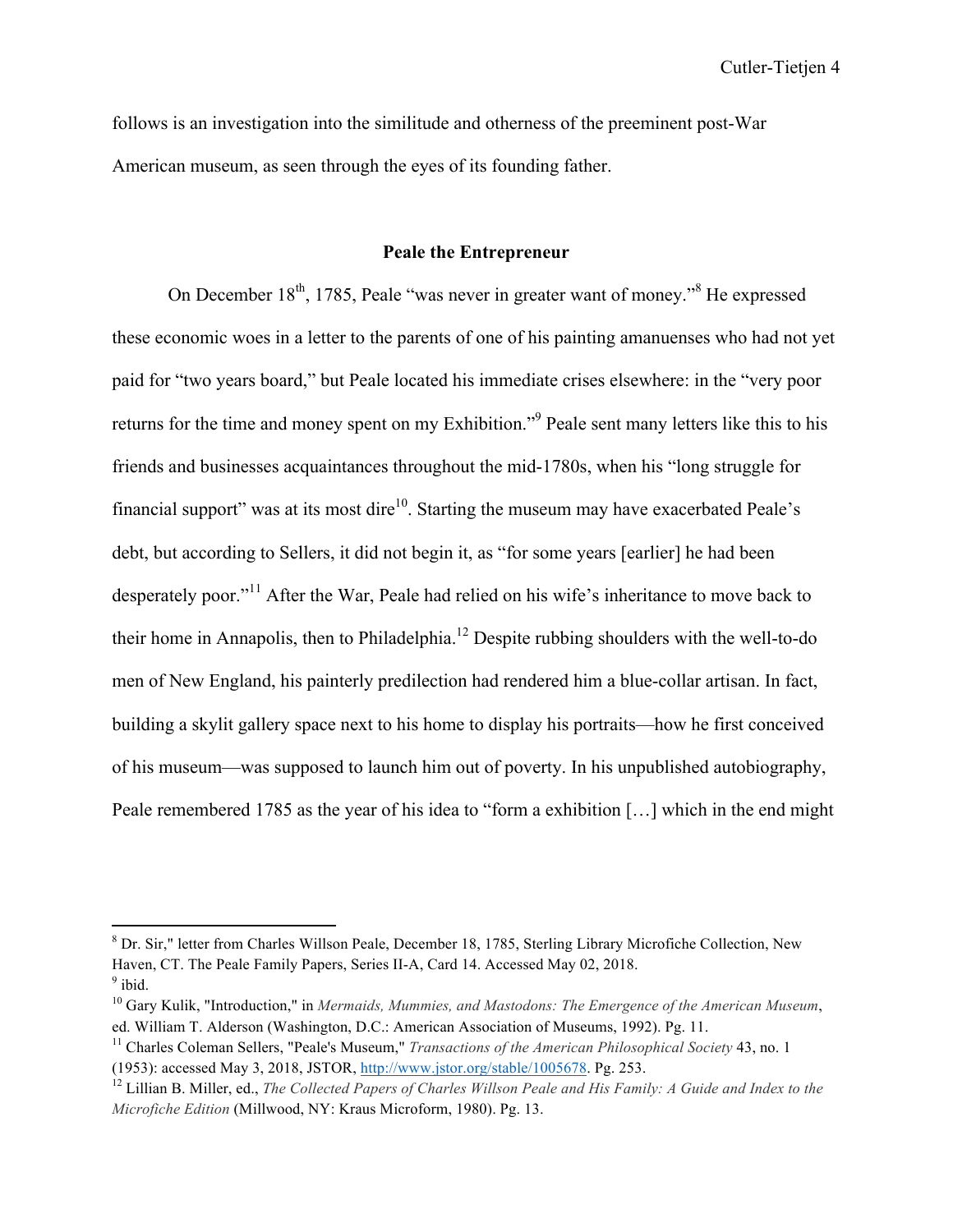become a source of wealth to him."13 His letters of that time confirm this intention, as he wrote that he "expected [his] labors be paid for speedily" and couched the museum in terms of being "not so profitable as expected."<sup>1415</sup>

As such, what would become the Philadelphia Museum is best understood as a fundamentally entrepreneurial investment for Peale, one that forced Peale to take substantial risks. Historian Sally Kohlstedt made a similar claim in her article for *Mermaids, Mummies, and Mastodons: The Emergence of the American Museum*, bifurcating early American collecting as so: "One model was that of the entrepreneurs for whom a museum was also a means of livelihood, and the other involved the specialized natural history societies whose amateur members pooled intellectual resources and artifacts".<sup>16</sup> Although Kohlstedt is right to notice Peale's entrepreneurial tendencies, her binary is unhelpful, a fact she seems to realize but not clarify, as she characterizes Peale as both an "entrepreneur" and an "amateur" in successive sentences.<sup>17</sup> (For one, Peale relied on the American Philosophical Society for display space. Moreover, as will be explained in successive pages, the Peale Museum relied on pooled artifacts and intellectual resources even as it was the sole occupation of Peale—the two are not mutually exclusive.) Kohlstedt moves on to conclude that "For Peale […] the pursuit of science was spurred by multiple incentives, including profit."<sup>18</sup> This is a cursory treatment of a phenomenon

<sup>13</sup> Charles Willson Peale, *Charles WIllson Peale's Autobiography*, ed. Sellers, 1826, Unpublished unfinished autobiography. Sterling Library Microfiche Collection, New Haven, CT. The Peale Family Papers, II-C, Card 6. Accessed May 05, 2018.

<sup>&</sup>lt;sup>14</sup> Dr. Sir," letter from Charles Willson Peale, December 18, 1785, Sterling Library Microfiche Collection, New Haven, CT. The Peale Family Papers, Series II-A, Card 14. Accessed May 02, 2018.

<sup>&</sup>lt;sup>15</sup> "CWP to Gen. George Weedon," Charles Willson Peale to George Weedon, July 13, 1785, Sterling Library Microfiche Collection, New Haven, CT. The Peale Family Papers, Series II-A, Card 14. Accessed May 02, 2018. <sup>16</sup> Sally Gregory Kohlstedt, "Entrepreneurs and Intellectuals: Natural History in Early American Museums," in *Mermaids, Mummies, and Mastodons: The Emergence of the American Museum*, ed. William T. Alderson (Washington, D.C.: American Association of Museums, 1992). Pg. 23.

<sup>17</sup> Ibid. Pgs. 23-24.

<sup>18</sup> Ibid. Pg. 24.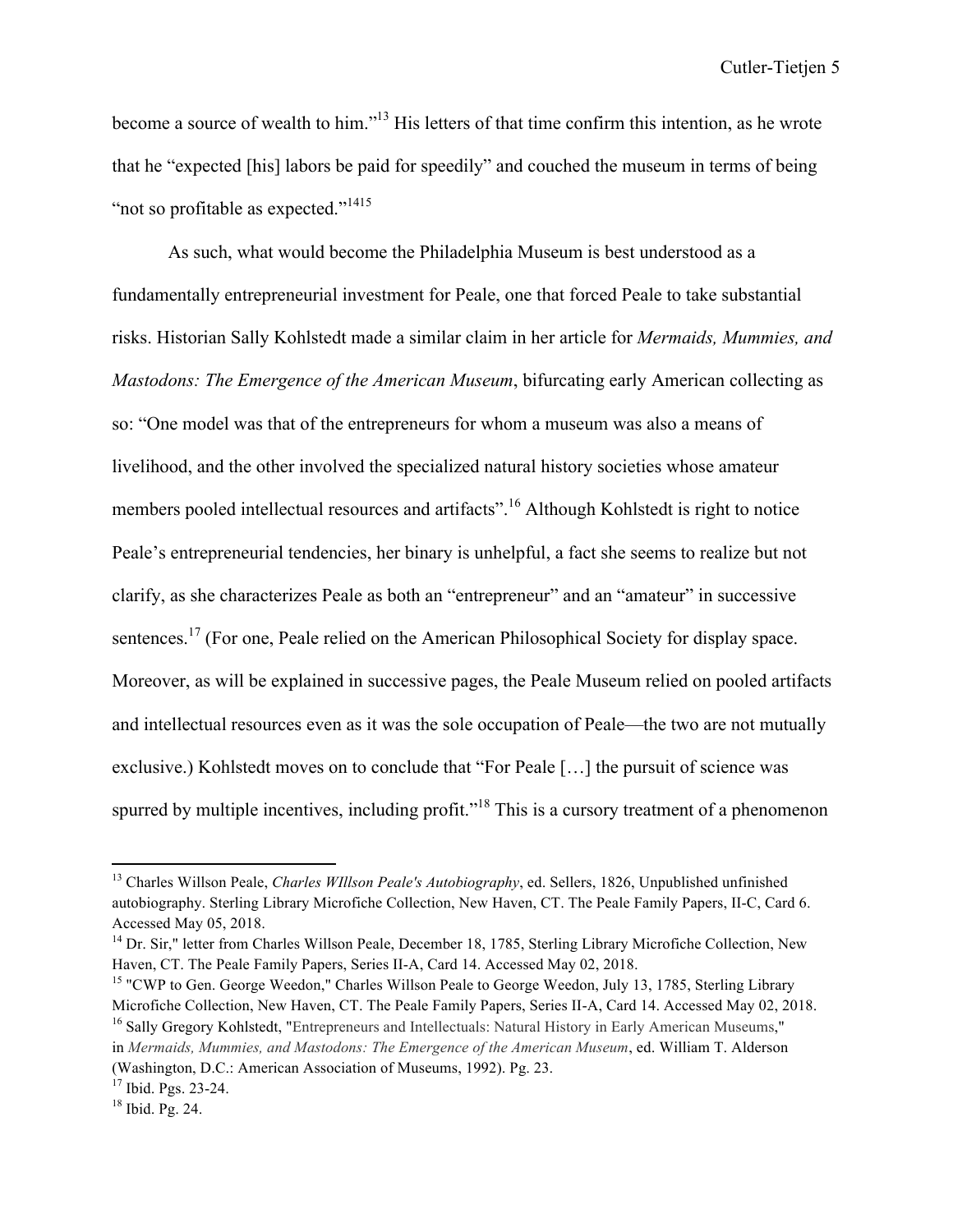that deserves concerted emphasis. Collections in Europe almost all accrued over a lifetime spent doing something unrelated, or collecting-adjacent—rarely, if ever, was a collection the be-all and end-all source of income. Early modern pharmacists and taxidermists acquired collections as collateral for their main livelihood. Nobles like the Medicis or the inheritors of the Louvre used collections to inflate prestige, but they had sizable coffers that supported their indulgent accumulation. A century earlier, naturalists like Volckamer and Petiver were entrepreneurs of a sort, but their gift economy meant that their correspondences did not abound with the same sort of explicitly financial discourse as did Peale's.<sup>19</sup> Even Hans Sloane, Peale's pseudo-hero, was able to marry into a sugar plantation fortune to continue his collecting.<sup>20</sup> Peale's choice to abandon his painting career and go all-in on the nascent concept of a ticketed museum, then, was veritably unprecedented.

Pulling off such a pivot necessitated Peale become not only a shrewd and uncompromising businessman, but utterly obsessed with his museum. He did just that. So much so that, following the untimely death of Rachel Brewer, his first wife, he sent a letter that mourned her passing in one breath and wondered at "what encouragement will be given to my Museum by the Purchase of Tickets" in the next.<sup>21</sup> Moreover, a museum of natural history was not Peale's first money-making epiphany. His August 29, 1785 posting in *The Pennsylvania Packet* advertised "his Exhibition of Perspective Views with gentle Effects; or Nature delineated

 $20$  "Sir Hans Sloane," British Museum, 2017, accessed May 07, 2018,

 

http://www.britishmuseum.org/about\_us/the\_museums\_story/general\_history/sir\_hans\_sloane.aspx.

<sup>19</sup> Tomoni Kinukawa, *Learned vs. Commercial? The Commodification of Nature in Early Modern Natural History Specimen Exchanges in England, Germany, and the Netherlands* 43, no. 5 (November 2013): accessed October 1, 2017, http://www.jstor.org/stable/10.1525/hsns.2013.43.5.589. Pgs. 596-598.

 $21$  "CWP to Sir --." Charles Willson Peale to Unknown. April 26, 1790. Sterling Library Microfiche Collection, New Haven, CT. The Peale Family Papers, Series II-A, Card 16. Accessed May 02, 2018.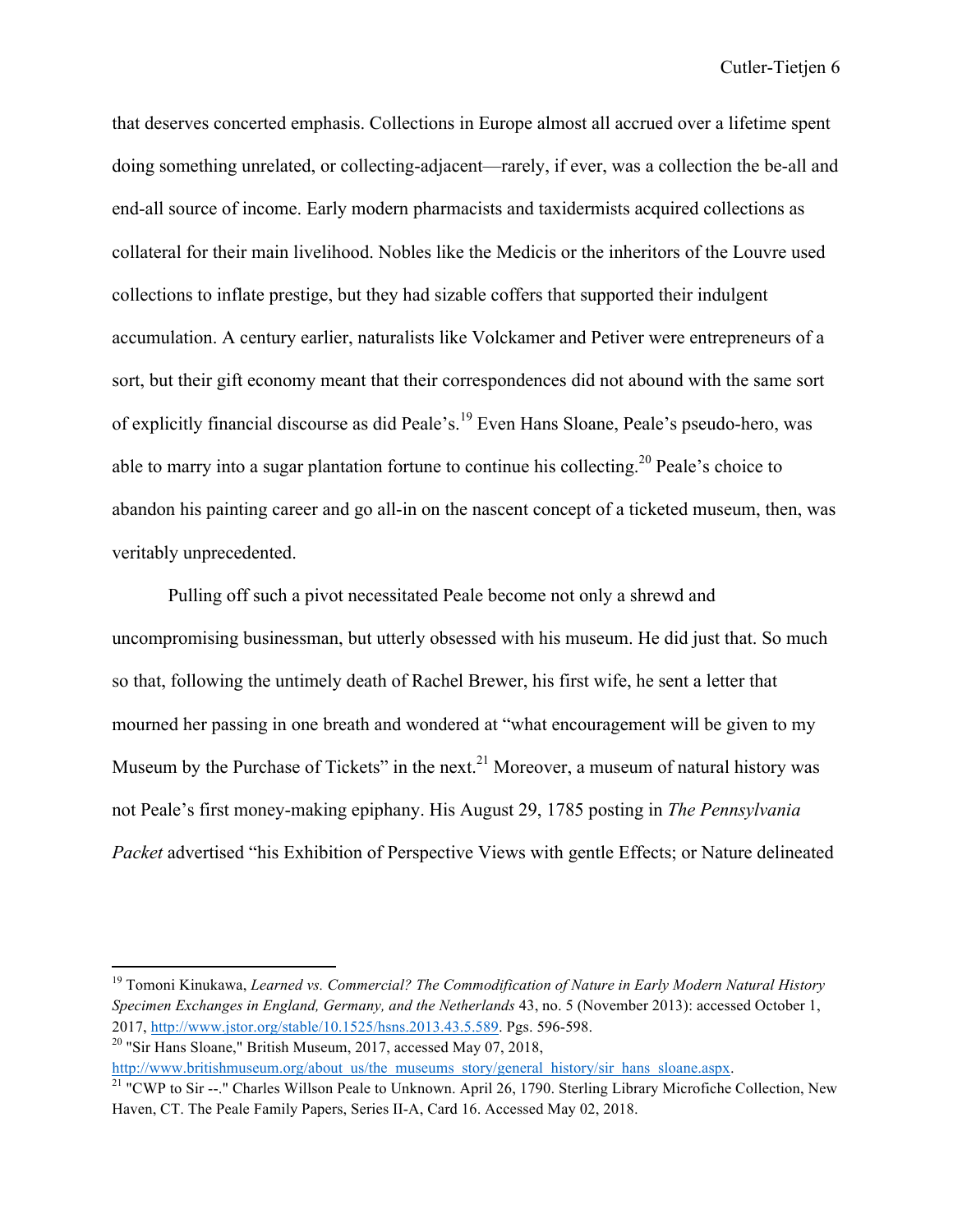in and in Motion," for which he sold 35-cent tickets.<sup>22</sup> Elsewhere referred to as moving pictures, this vision of an art-exclusive exhibition didn't make Peale enough money to stay afloat. Only on recommendation of a trusted friend, Professor Robert Patterson (who also gifted Peale his first specimen, a paddlefish), did he switch to natural history collecting.<sup>23</sup> Thus, Peale's Philadelphia Museum was not predetermined or 'meant to be.' Had Rachel Brewer been slightly poorer or Peale slightly less impulsively entrepreneurial, it very well could never have come to fruition.

## **Peale the Democrat**

Swept up by the egalitarianism of the Furious Whigs and the general, increasingly global move toward democracy, Peale declared in a letter to Admiral John Hawkins that his Philadelphia Museum, as well as all other institutions of good standing, should exist "for a public benefit."<sup>24</sup> But that benefit couldn't be sustained pro bono—Peale clarified that they should incur "a public charge."25 Peale leveraged this concept of reciprocity in the hopes of creating a unique image of the Philadelphia Museum in the public eye, seen as both a resource and a good cause. The crowd-sourced collection that resulted was advertised as the pinnacle of Linnaean order, but varied in its scientific strictness over time (and space) in response to citizenry donations and demands.

With this in mind, biographer Sellers went as far as to declare the Philadelphia Museum "the first modern museum in that it sought not only to aid the scholar but to teach the

<sup>22</sup> Charles Willson Peale, "Advertisement for Mr. Peale's Exhibition," advertisement, *The Pennsylvania Packet*, August 29, 1785. The Peale Family Papers, Series II-A, Card 21. Accessed May 02, 2018.

<sup>23</sup> Charles Coleman Sellers, "Peale's Museum," *Transactions of the American Philosophical Society* 43, no. 1 (1953): accessed May 3, 2018, JSTOR http://www.jstor.org/stable/1005678. Pg. 254.

<sup>24</sup> Ruth Helm, "Peale's Museum: Politics, Idealism, and Public Patronage in the Early Republic0," in *Mermaids, Mummies, and Mastodons: The Emergence of the American Museum*, ed. William T. Alderson (Washington, D.C.: American Association of Museums, 1992). Pg. 69

 $25$  Ibid.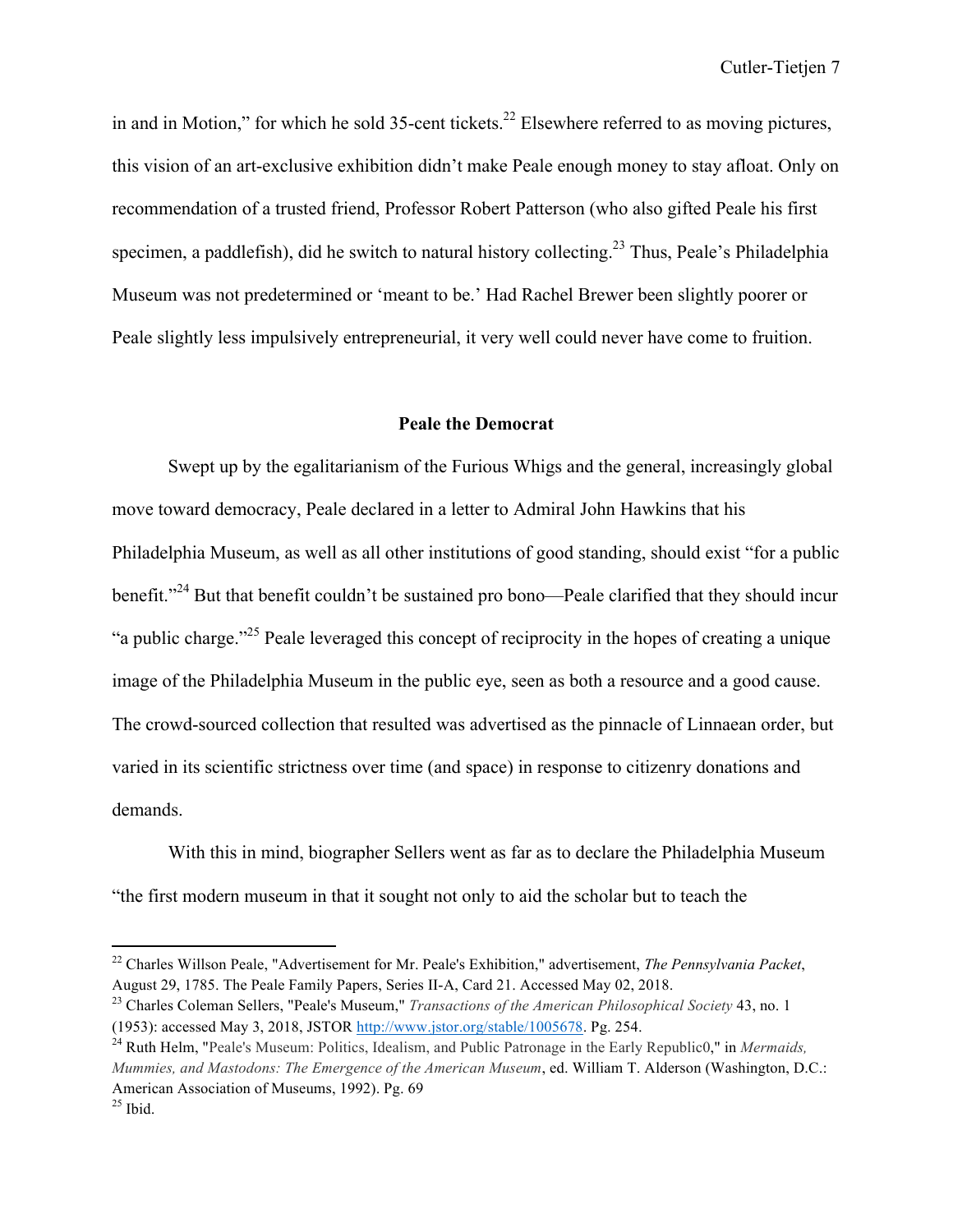populace."26 Sellers perhaps overreaches in his eagerness to crown Peale as "the first"—the Louvre and the British Museum were undergoing similar developments during the turn of the century—but he's right to note Peale's care for public pedagogy.<sup>27</sup> He emblazoned "Whoso" would learn Wisdom, let him enter here!" slogan-like atop its entrance and had blank subscription letters made up that read, "To advance the interest of the Museum, or Repository of Nature and Art, is indirectly conducing to the public benefit."<sup>2829</sup> Peale was not operating "above" it all" as a transcendent dispenser of scientific intel, but was concerned about his museum's public image.30 He had to be. Because Peale received no monetary support from the government or the city, he relied on regular Americans both for money and for objects. He did much of this sourcing himself; he wrote a letter in 1787 to congratulate a friend on marriage and "hope you find leisure to procure me the skin of an Alligator of a large size if they are to be had at this season of the year."<sup>31</sup> Indeed, in 1789, a Mr. James Cox, deputized to help collect and safeguard specimens on behalf of Peale, sent him a letter from the field: "I have been […] constantly laboring to get the necessary support for my family, and preserving articles for the Museum. I have classed and numbered every thing, and hope to live to see this Museum become something

<sup>26</sup> Charles Coleman Sellers, "Peale's Museum," *Transactions of the American Philosophical Society* 43, no. 1 (1953): accessed May 3, 2018, JSTOR http://www.jstor.org/stable/1005678. Pg. 254.

<sup>27</sup> Andrew McClellan, *Inventing the Louvre: Art, Politics, and the Origins of the Modern Museum in Eighteenthcentury Paris* (Berkeley, Calif.: University of California Press, 2009). Ch. 2.

<sup>28</sup> Andrea Stulman Dennett, *Weird and Wonderful: The Dime Museum in America* (New York: New York University Press, 1997). Pg. 13.

 $29^{\circ}$  Copy of subscription letter (from the museum microfiche)

<sup>30</sup> Gary Kulik, "Introduction," in *Mermaids, Mummies, and Mastodons: The Emergence of the American Museum*, ed. William T. Alderson (Washington, D.C.: American Association of Museums, 1992). Pg. 11

<sup>&</sup>lt;sup>31</sup> "I Congratulate You on Your Late Marriage." Charles Willson Peale to Unknown. February 2, 1787. Sterling Library Microfiche Collection, New Haven, CT. The Peale Family Papers, Series II-A, Card 14. Accessed May 02, 2018.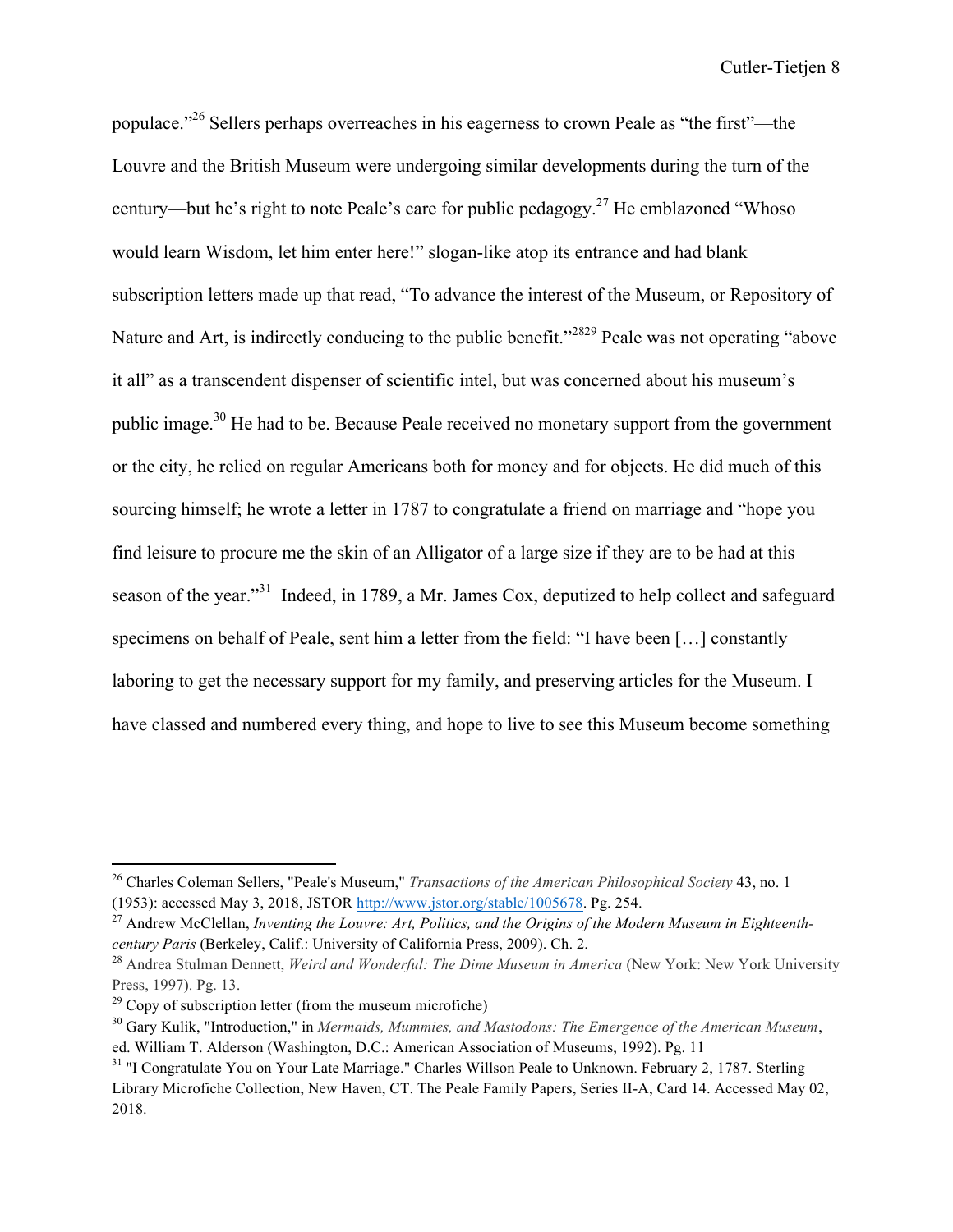tolerable."<sup>32</sup> Albany was not alone in engaging with Peale's purpose and identifying with the museum's mission. On the backs of citizen scientists like him, the museum's collected artifacts grew to over ten thousand by 1820.<sup>33</sup>

Despite Peale's assertion that his Philadelphia Museum was "displayed with scientific method and pleasing neatness," the vast collection was in places more amalgamative than structured.<sup>34</sup> In the same 1814 broadside in which Peale made said claim, he enumerated the collection as featuring:

miscellaneous curiosities, amounting to near 8000 articles; various optical amusements, and Lukens's model of Perpetual Motion; […] Wax Figures of Indians habited in their own dresses, Instruments of War, Tools, Dresses; […] and lastly, separated from this room, in a private apartment, a variety of Anatomical preparations, double headed animals, deformities, skeletons, etc. $35$ 

In other words, Peale was not discerning in his acquisitions, resulting in a list of objects more like Borgesian chaotic enumeration than the pleasing neatness of the Linnean method. (The science of taxonomy was also relatively new, so this would have sounded less sundry to Peale's contemporaries than it might to a  $21<sup>st</sup>$ -century reader.) This contradiction may seem scientifically suspect, but it made business sense at the time. Peale cultivated the best of both worlds: a reputation for rigor and scientific ethos with the simultaneous capacity to entertain his guests. His taxidermy practices meant that guests couldn't interact with displays—a sign advised, "Do not touch the birds as they are covered with arsenic Poison"—like they may have been

<sup>&</sup>lt;sup>32</sup> Do Not Complain of My Neglect of Writing." James Cox to Charles Willson Peale. April 27, 1789. Sterling Library Microfiche Collection, New Haven, CT. The Peale Family Papers, Series II-A, Card 16. Accessed May 02, 2018.

<sup>&</sup>lt;sup>33</sup> Hart Sidney Hart and David C. Ward, "The Waning of an Enlightenment Ideal: Charles Willson Peale's Philadelphia Museum, 1790- 1820," *Journal of the Early Republic* 8, no. 4 (1988): accessed May 05, 2018, http://www.jstor.org/stable/3123178.<br><sup>34</sup> Peale's Museum. Broadside. "Historical Catalogue of the Paintings to Be Had at the Door." News release,

Philadelphia, PA, 1814. Sterling Library Microfiche Collection, New Haven, CT. The Peale Family Papers, Series XI-A, Card 2. Accessed May 05, 2018.

 $35$  Ibid.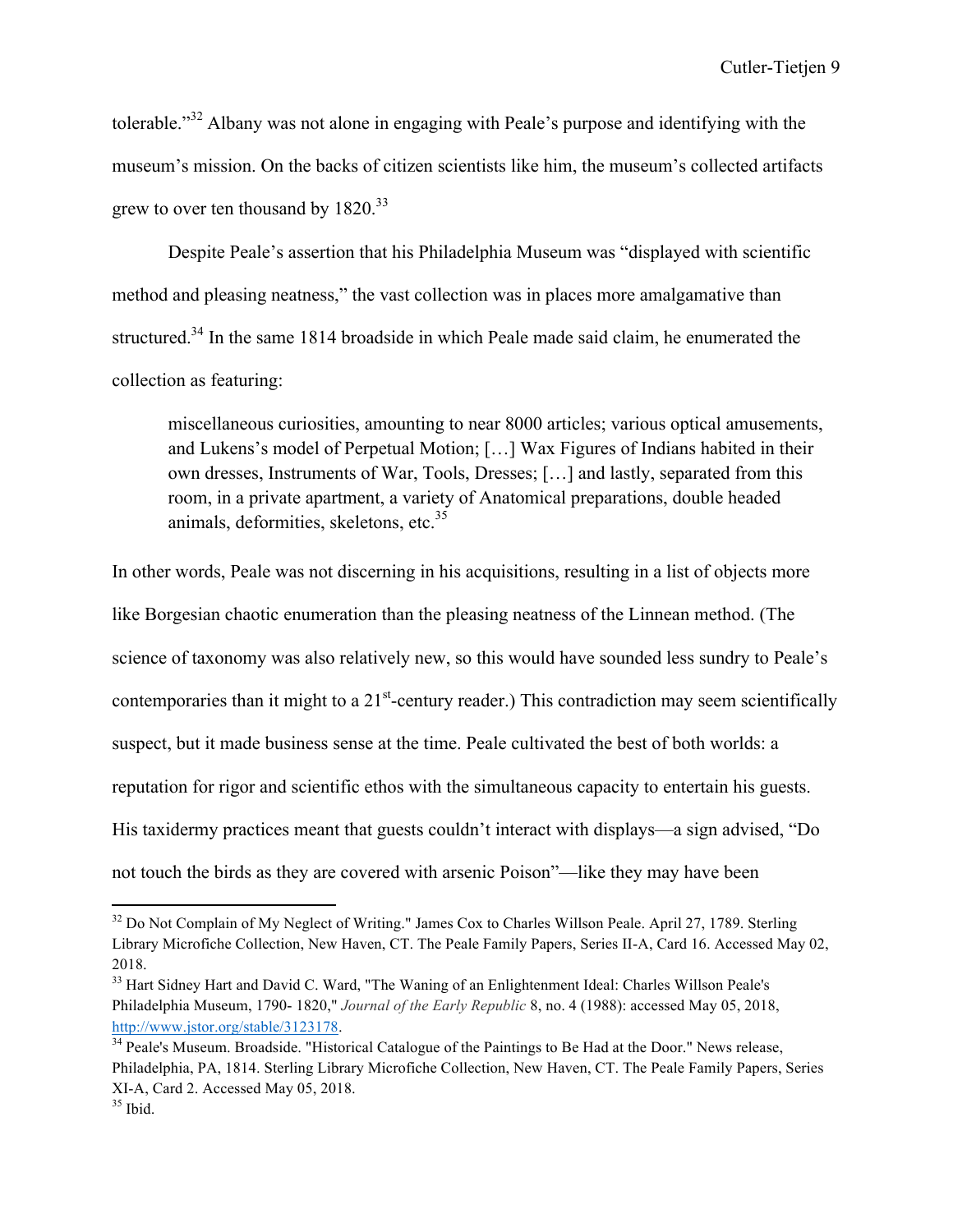accustomed to in more personal collections, so he balanced that alienation out with newfangled, entertaining *scientifica* like "Hawkins ingenious Physiognotrace," which could map someone's profile, and an Organ "for the use of such Visitors as are acquainted with music."<sup>3637</sup> This cognitively dissonant collection was a product of its transitional time, like neither the *Wunderkammern* that came before it nor the monolithic Museums of Only Science or Museums of Only Art that were to follow. Peale's vision was a business for the people, and the people's vision was for a museum like Peale's, democratic in its tastes and origins, diverse in its offerings.

## **Peale the Patriot**

If Peale's collecting was a product of democracy, so too was it a vector of nationalism. In 1786, he mailed a letter to soon-to-be-President George Washington stating his "Intention to collect every thing that is curious of the Country and to arrange them in the best manner I am able, […] thereby hoping to retain with so many things [sic] curious which would otherwise be out to Europe."<sup>38</sup> This competitive, even protectionist language is not accidental. As museums accessible to the public grew in popularity across the Western world, Peale and his admirers saw an opportunity to distinguish America from its European counterparts, who had gotten centuries of a head start. To do so, they sought both to emulate and distance themselves from the collectors on the other side of the Atlantic.

Peale did not just use nationalistic language in conversation with the commander-inchief. His 1792 broadside, published in newspapers up and down the Eastern Seaboard, spoke of

<sup>&</sup>lt;sup>36</sup> Sally Gregory Kohlstedt, "Entrepreneurs and Intellectuals: Natural History in Early American Museums," in *Mermaids, Mummies, and Mastodons: The Emergence of the American Museum*, ed. William T. Alderson (Washington, D.C.: American Association of Museums, 1992). Pg. 26.

<sup>37</sup> Lillian B. Miller, ed., *The Collected Papers of Charles Willson Peale and His Family: A Guide and Index to the Microfiche Edition* (Millwood, NY: Kraus Microform, 1980). Pg. 3

<sup>&</sup>lt;sup>38</sup> "CWP to G. Washington." Charles Willson Peale to George Washington. December 31, 1786. Sterling Library Microfiche Collection, New Haven, CT. The Peale Family Papers, Series II-A, Card 15. Accessed May 02, 2018.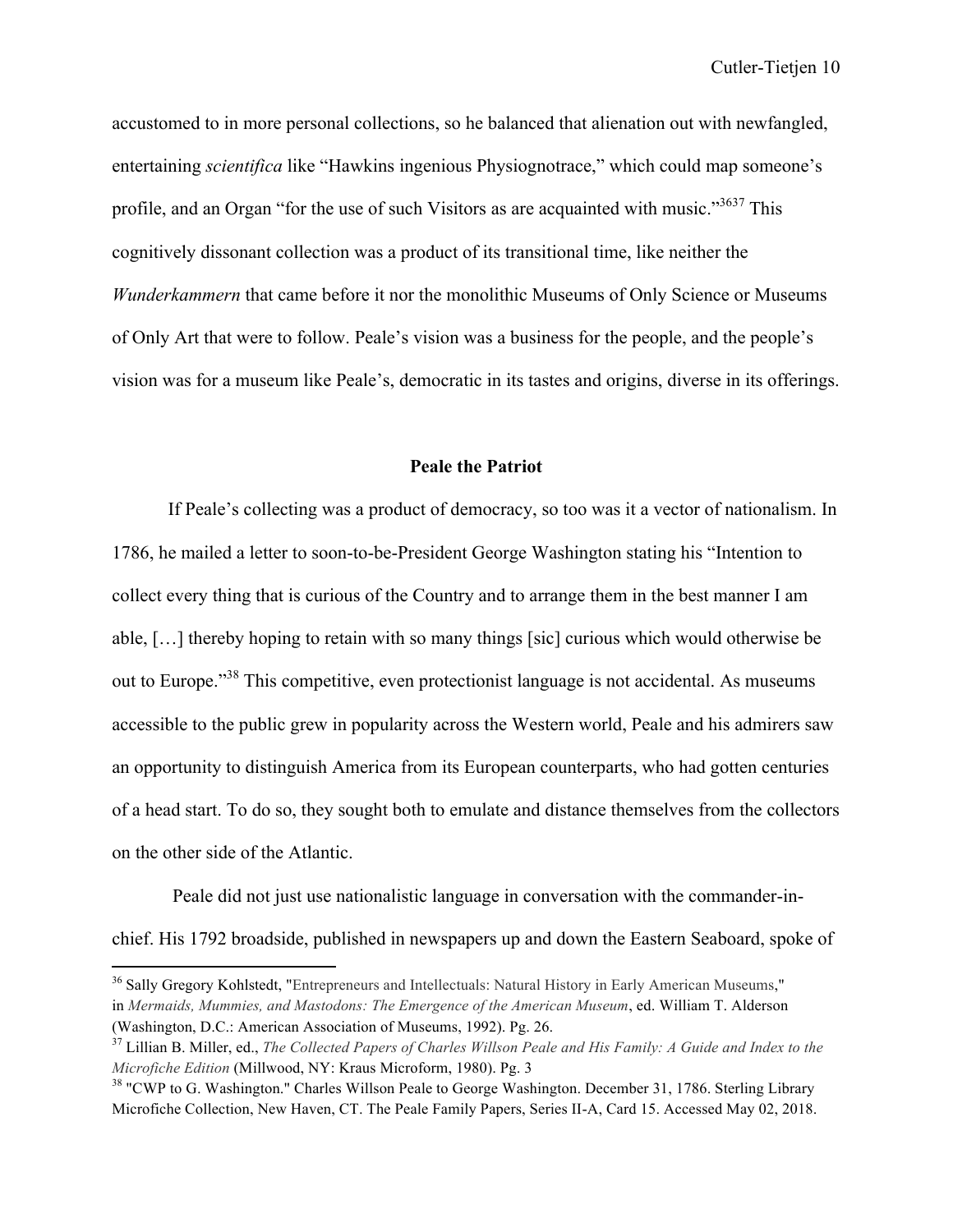his hope that the Philadelphia Museum would "grow into full maturity, and become a National Museum."<sup>39</sup> By this, he meant not only that the museum would be representative of America, but that it would become public in the civic sense of the word, owned by the government like "all the Museums of the great European nations [which] have risen from the foundations laid by individuals."<sup>40</sup> Despite frequent protestations to Peale's friend and muse Thomas Jefferson, this trajectory was not to be, as no federal funds ever made their ways to Peale's hands.<sup>41</sup> Instead, Jefferson encouraged Peale to differentiate his collection from the Europeans. In fact, Jefferson was rather disparaging of those European nations' museum practices. One of his frequent letters to Peale recollected that museums separated visiting times and set different prices for "the decent part" of the populace versus for the "pickpockets, chimney sweeps, etc."<sup>42</sup> Whether or not Jefferson's impressions were accurate—he didn't specify which country or museum(s) he had in mind—they betray his and Peale's urge to do things differently, even as they appreciated the legacy of those who had come before.

Their opportunity to do so came in June of 1801, when Peale caught wind that gigantic bones had been found in the mud of rural Ulster county in New York.<sup>43</sup> In perhaps his most prescient decision as a businessman curator, he and a team of excavators headed out there and purchased the right to the bones from the men who owned the land for fifty dollars and a gun.<sup>44</sup>

<sup>39</sup> Charles Coleman Sellers, "Peale's Museum," *Transactions of the American Philosophical Society* 43, no. 1 (1953): accessed May 3, 2018, JSTOR, http://www.jstor.org/stable/1005678. Pg. 255  $40$  Ibid.

<sup>&</sup>lt;sup>41</sup> "Letters of Thomas Jefferson to Chas. Willson Peale." Thomas Jefferson to Charles Willson Peale. January 14, 1802. Sterling Library Microfiche Collection, New Haven, CT. The Peale Family Papers, Series II-A, Card 25. Accessed May 02, 2018.

<sup>&</sup>lt;sup>42</sup> "Letters of Thomas Jefferson to Chas. Willson Peale." Thomas Jefferson to Charles Willson Peale. May 5, 1802. Sterling Library Microfiche Collection, New Haven, CT. The Peale Family Papers, Series II-A, Card 25. Accessed May 02, 2018.

 $43$  Ibid.

<sup>44</sup> Diary of Charles Willson Peale. Entry 33. 1801. Sterling Library Microfiche Collection, New Haven, CT. The Peale Family Papers, Series II-B, Card 17. Accessed May 02, 2018.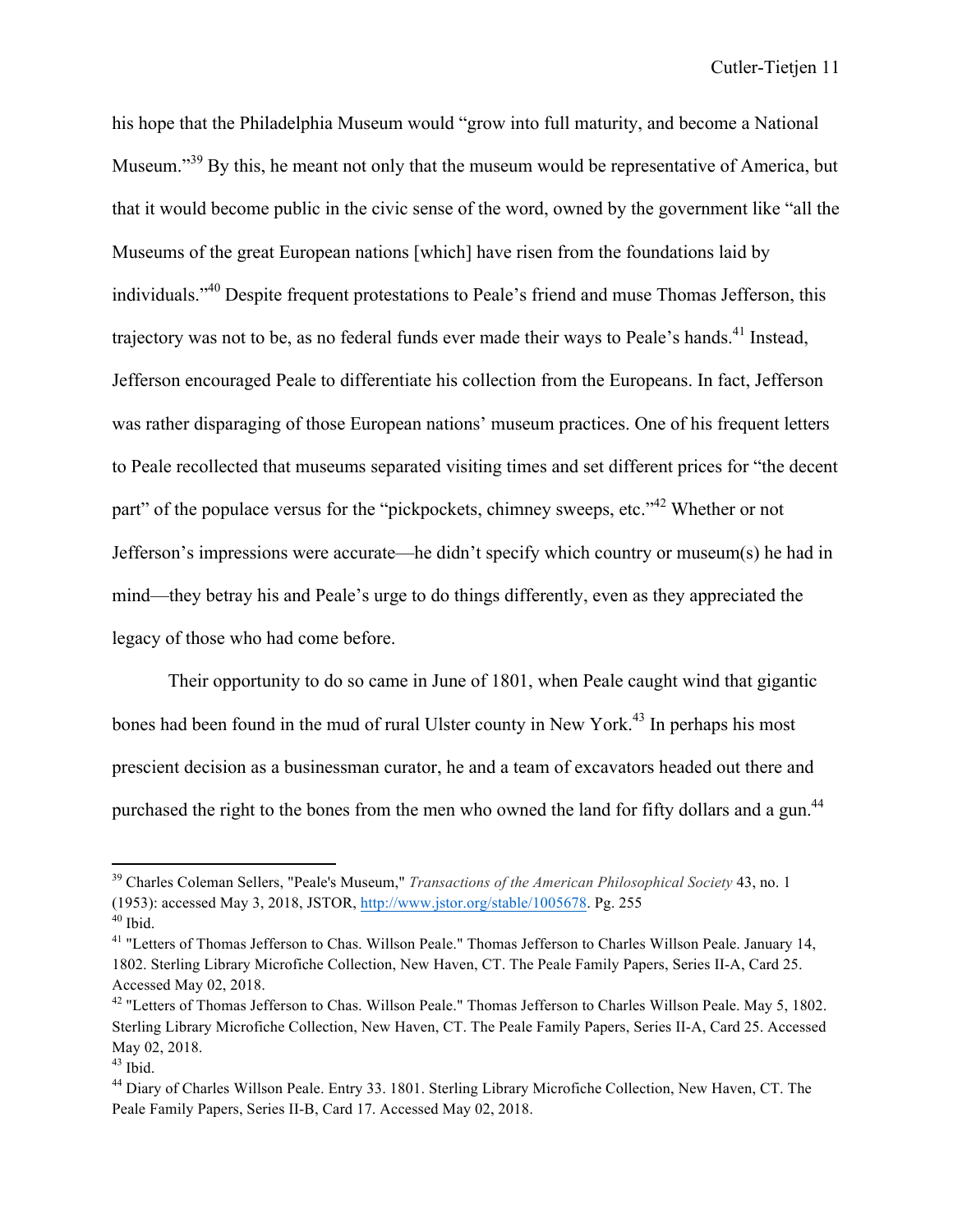During the months of grueling digging, Peale found a loophole to the lack of government funding. Thomas Jefferson, so excited by the prospect of acquiring a full mammoth skeleton (what is now understood to be a mastodon), chipped in for the purchase of a water pump to speed up the process.<sup>45</sup> Once Peale had successfully extracted the bones, Jefferson wrote to "congratulate [Peale] on obtaining a complete skeleton" and lauded his "zeal enough to devote himself to the recovery of these great animal monuments."<sup>46</sup> Jefferson's diction is telling. That a skeleton could be both "animal" and "monument" meant that it could be both natural and artificial, as if finding and displaying the skeleton made it seem like it was created for America. Indeed, the fervor for the mammoth—it attracted larger crowds than the Philadelphia Museum had yet seen, and cost twice as much as regular admission—seems an extension of Winthrop's "city upon a hill": mastodon as hill, America as city.<sup>47</sup> Sellers said as much, arguing that "Peale's discovery brought 'mammoth' into our language as synonymous with anything great, large, spacious, noble, American."<sup>48</sup> In an 1805 guide to the Philadelphia Museum, Peale called the Mastodon Room "as valuable as it is stupendous."<sup>49</sup> Indeed, its very visual spectacle was as important to him as its scientific relevance. No mammals of comparable size were popularly

<sup>45</sup> John W. Durel, "In Pursuit of a Profit," in *Mermaids, Mummies, and Mastodons: The Emergence of the American Museum*, ed. William T. Alderson (Washington, D.C.: American Association of Museums, 1992). Pg. 43

<sup>&</sup>lt;sup>46</sup> "Letters of Thomas Jefferson to Chas. Willson Peale." Thomas Jefferson to Charles Willson Peale. July 29, 1801. Sterling Library Microfiche Collection, New Haven, CT. The Peale Family Papers, Series II-A, Card 24. Accessed May 02, 2018.

<sup>47</sup> Sally Gregory Kohlstedt, "Entrepreneurs and Intellectuals: Natural History in Early American Museums," in *Mermaids, Mummies, and Mastodons: The Emergence of the American Museum*, ed. William T. Alderson (Washington, D.C.: American Association of Museums, 1992). Pg. 26

<sup>48</sup> Charles Coleman Sellers, "Peale's Museum," *Transactions of the American Philosophical Society* 43, no. 1 (1953): accessed May 3, 2018, JSTOR ,http://www.jstor.org/stable/1005678. Pg. 256

<sup>49</sup> Peale, Charles Willson. *Guide to the Philadelphia Museum: Admittance 25 Cents*. [Philadelphia]: (From the Museum Press--, 1805. Sterling Library Microfiche Collection, New Haven, CT. The Peale Family Papers, Series XI-A, Card 5. Accessed May 05, 2018.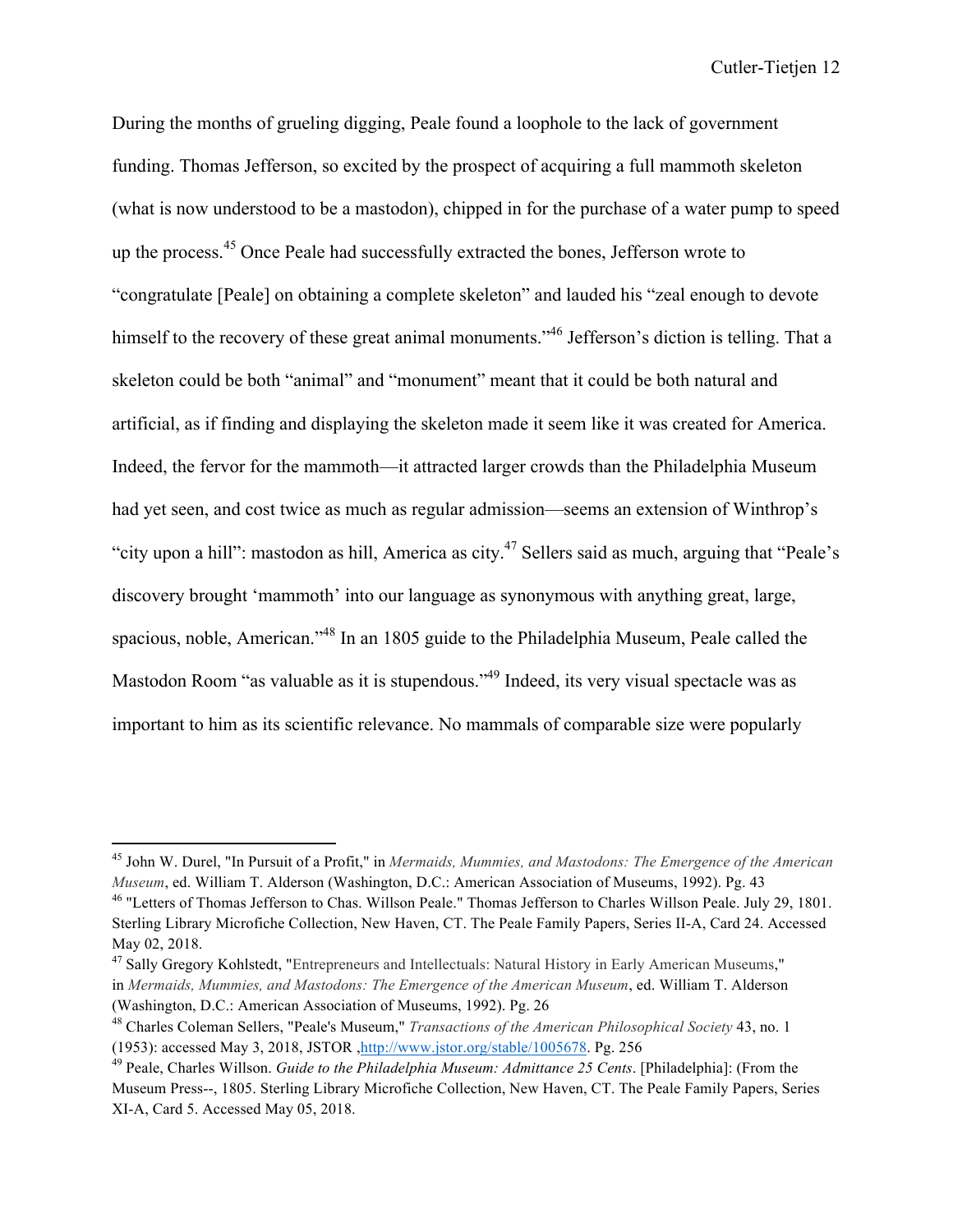displayed in Europe at the time.<sup>50</sup> The existence of such a beast – which Peale mistakenly interpreted as carnivorous, rotating the tusks 180 degrees so that they curved menacingly downwards—seemed to invoke the blessed destiny of the new nation, already looking westward with the Louisiana Purchase under Jefferson's belt.

But what often is elided from this discourse on noble national pride is the way it both othered and exerted ownership over Native Americans. Almost all of the text on the first broadside Peale published about the discovery was "a Tradition, as delivered in the very terms of a Shawanee Indian."51 The narrative tells of a time ten thousand years ago, "long before pale men," when one mammoth, "the uncontrolled Monarch of the Wilderness," challenged the sovereignty of their pagan Good Spirit and was memorialized in the West for awesome posterity.52 Peale went on to imply that he had unearthed that "antique wonder of North America," which he asserts to be "the largest of all Terrestrial Beings!"53 *Exotica*, artifacts from the Far East or New World, had long been a staple of European collecting. Peale's museum, sharing a continent with that New World, turned the foreign into the domestic and let the exotic cohabitate with the local. By recounting the entirety of this supposed Native American legend, then referring to it as "nothing but a confused traditions among the natives of our country," Peale legitimized his new nation's claim to the bones while delegitimizing the people whose land they had taken the bones from.<sup>54</sup> In doing so, Peale exemplified his, and, by extension, his country's,

<sup>50</sup> Paul Semonin, "Peale's Mastodon: The Skeleton in Our Closet," Common-Place, January 2004, accessed May 06, 2018, http://www.common-place-archives.org/vol-04/no-02/semonin/.

<sup>51</sup> Peale, Charles Willson. *Skeleton of the Mammoth Is Now to Be Seen at the Museum in a Separate Room*. Philadelphia: Peale's Museum, 1801. Sterling Library Microfiche Collection, New Haven, CT. The Peale Family Papers, Series XI-A, Card 5. Accessed May 05, 2018.

 $52$  Ibid.

 $53$  Ibid.

 $54$  Ibid.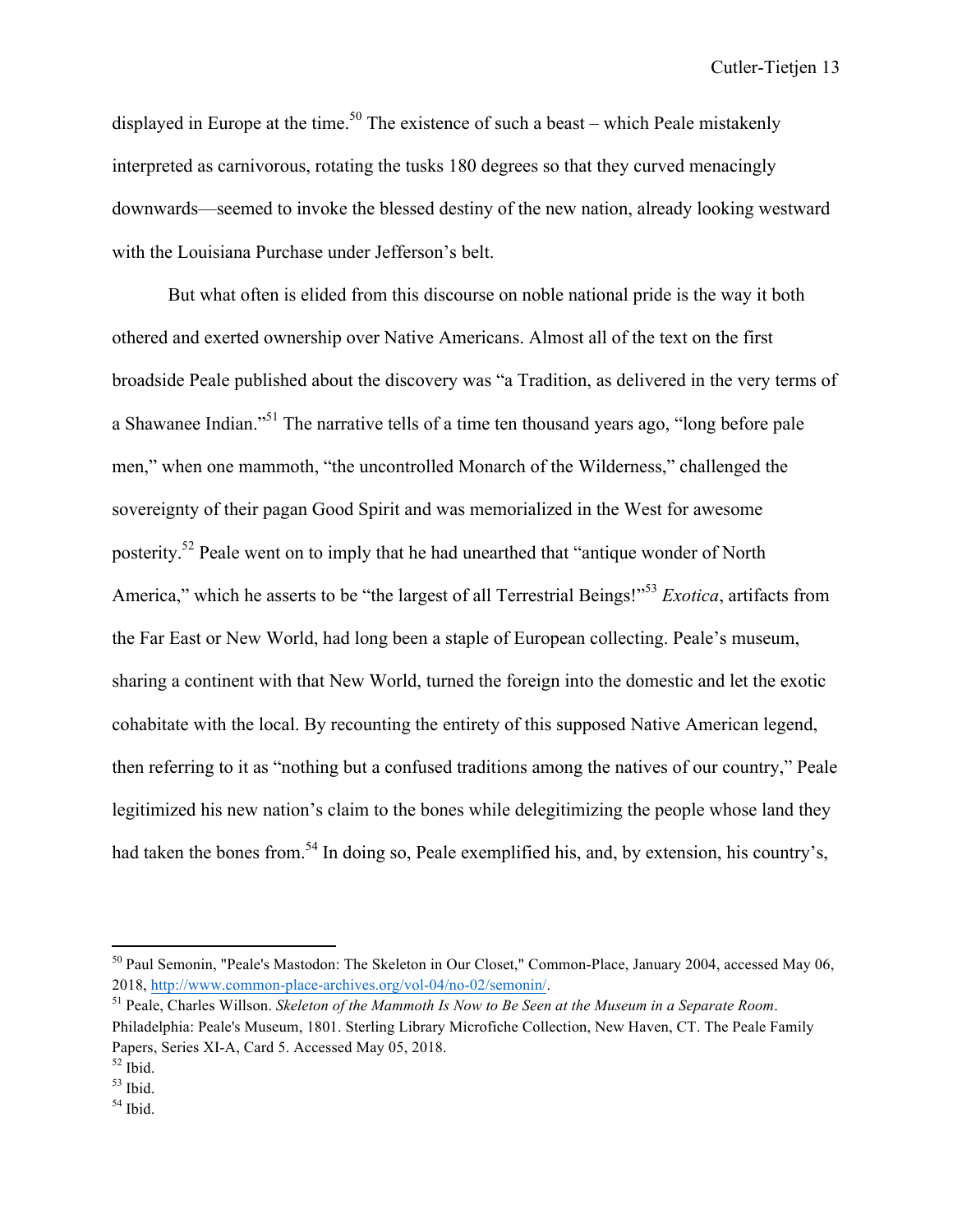patriotism—borne from the forms of other nations, but made to seem apart from them: an exceptional exception.

#### **The Peale Museum's Epilogue**

In an ironic twist, the mastodon that Peale and Jefferson imagined as echt- and ur-American was eventually sold to collectors in Germany to pay off creditors.<sup>55</sup> After a few decades of flourish, the Peale Museum and its peers in Baltimore and New York had fallen back into their creators' original problem: debt.<sup>56</sup> The man who (partially) bought them out was P.T. Barnum, whose eclectic, circus-like museums ushered in the next, more artificial archetype of the collection in American history.<sup>57</sup> Peale's epoch was over.

The Peale Museum occupied a liminal moment in the history of the American experiment, as well as in the tradition of collecting and exhibiting. Its founder and figurehead was an entrepreneur first and a scientist second. He wanted to educate Americans, but he also wanted to please them. He cared deeply for his country, but envied the collections of those on other shores. His contradictions made his museum work, and, after some time, stop working.

Through it all, Peale had no way of knowing that his most important act of preservation would perhaps be that of his own writing. He saved journal entries, letters, and documents. He transcribed pamphlets and tickets. And he typed many of them up in full, preserving them in anticipation of those who would struggle to read his impassive but artful script. For this reason,

<sup>55</sup> Paul Semonin, "Peale's Mastodon: The Skeleton in Our Closet," Common-Place, January 2004, accessed May 06, 2018, http://www.common-place-archives.org/vol-04/no-02/semonin/.

<sup>56</sup> Sally Gregory Kohlstedt, "Entrepreneurs and Intellectuals: Natural History in Early American Museums," in *Mermaids, Mummies, and Mastodons: The Emergence of the American Museum*, ed. William T. Alderson (Washington, D.C.: American Association of Museums, 1992). Pg. 28

 $57$  Ibid.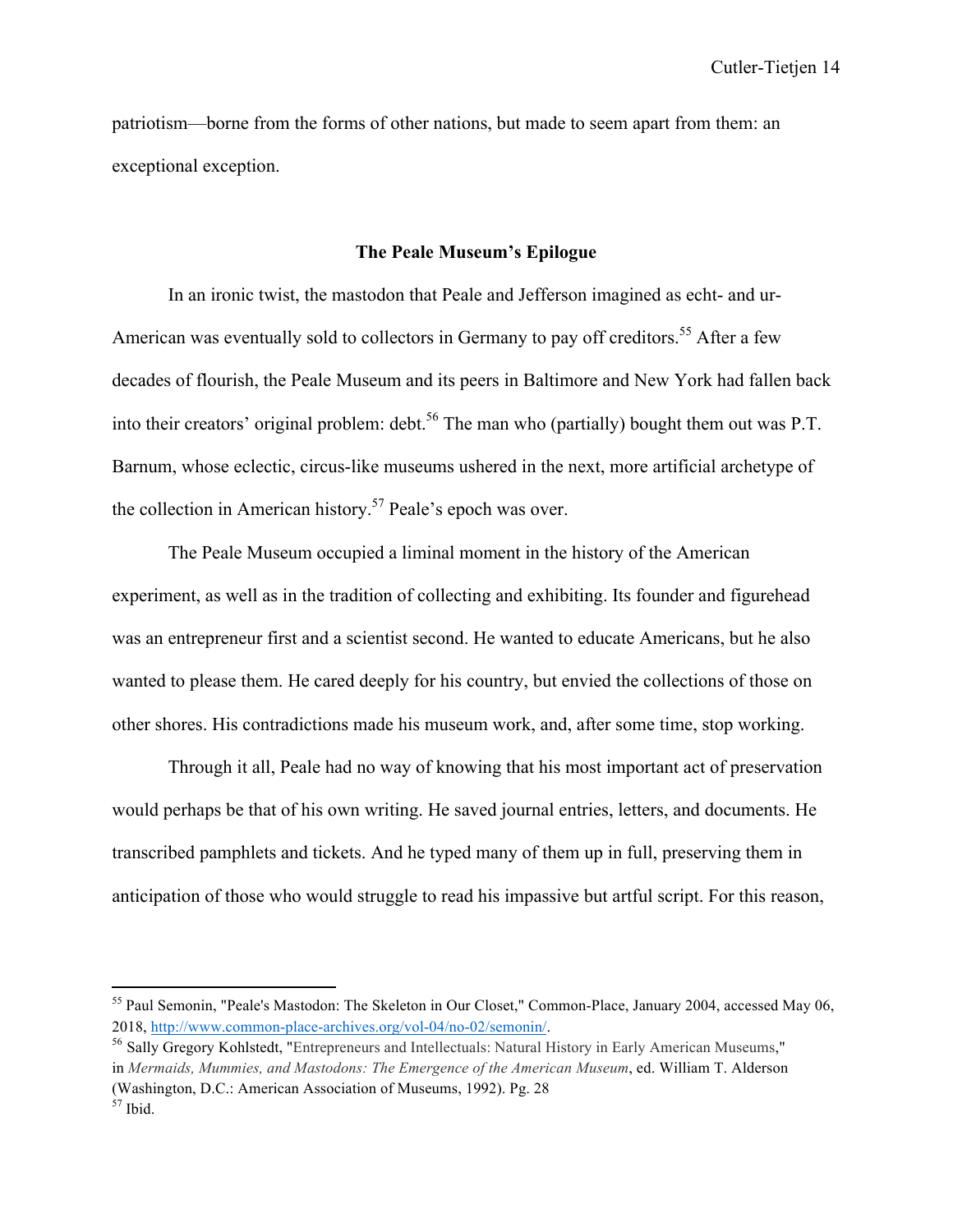his legacy, and his complications, live on, a reminder that history is never as neat as it purports to be.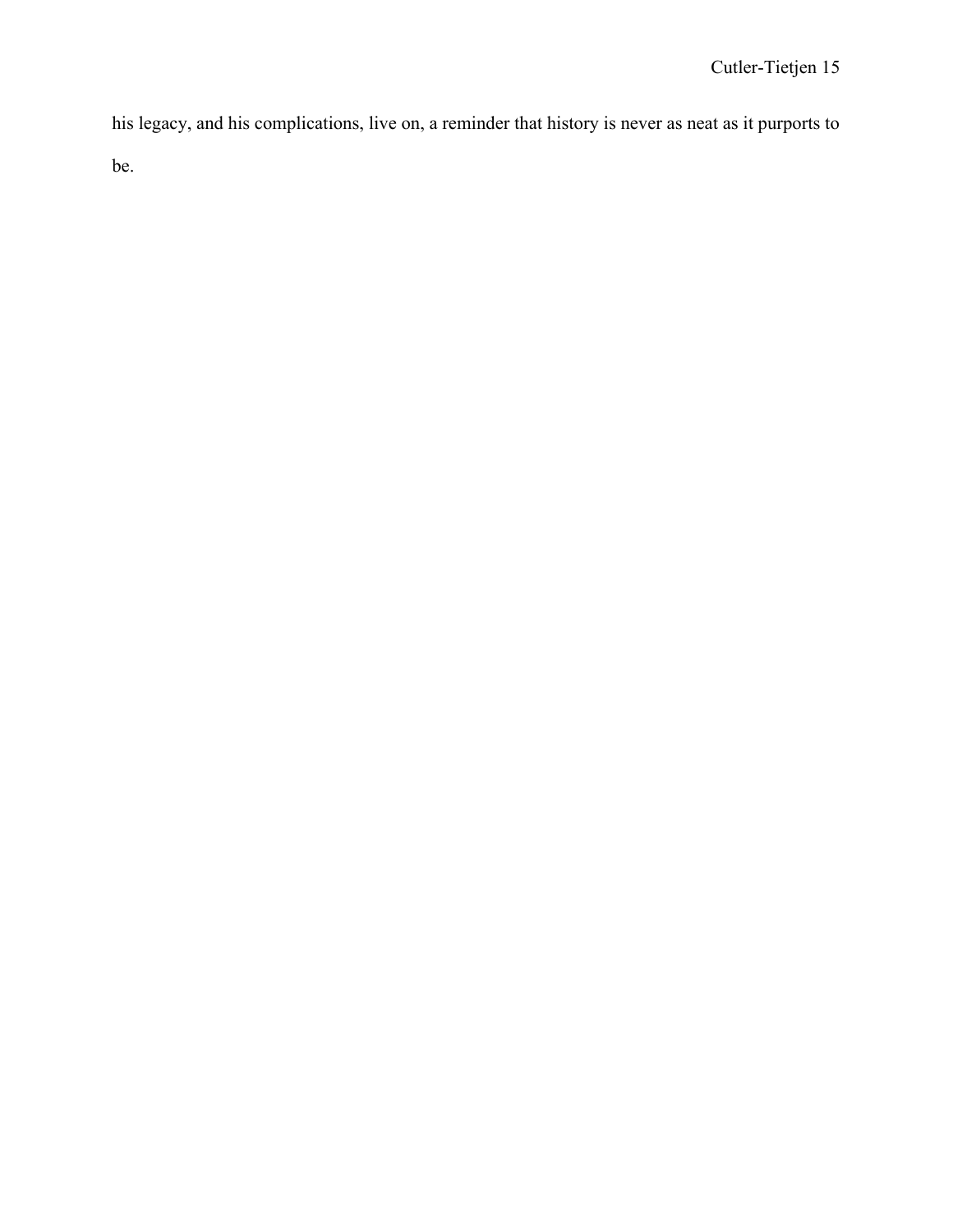## Bibliography of Primary Sources

- "CWP to G. Washington." Charles Willson Peale to George Washington. December 31, 1786. Sterling Library Microfiche Collection, New Haven, CT. The Peale Family Papers, Series II-A, Card 15. Accessed May 02, 2018.
- "CWP to Gen. George Weedon." Charles Willson Peale to George Weedon. July 13, 1785. Sterling Library Microfiche Collection, New Haven, CT. The Peale Family Papers, Series II-A, Card 14. Accessed May 02, 2018.
- "CWP to Sir --." Charles Willson Peale to Unknown. April 26, 1790. Sterling Library Microfiche Collection, New Haven, CT. The Peale Family Papers, Series II-A, Card 16. Accessed May 02, 2018.
- Diary of Charles Willson Peale. Entry 33. 1801. Sterling Library Microfiche Collection, New Haven, CT. The Peale Family Papers, Series II-B, Card 17. Accessed May 02, 2018.
- "Do Not Complain of My Neglect of Writing." James Cox to Charles Willson Peale. April 27, 1789. Sterling Library Microfiche Collection, New Haven, CT. The Peale Family Papers, Series II-A, Card 16. Accessed May 03, 2018.
- "Dr. Sir." Letter from Charles Willson Peale. December 18, 1785. Sterling Library Microfiche Collection, New Haven, CT. The Peale Family Papers, Series II-A, Card 14. Accessed May 02, 2018.
- "I Congratulate You on Your Late Marriage." Charles Willson Peale to Unknown. February 2, 1787. Sterling Library Microfiche Collection, New Haven, CT.The Peale Family Papers, Series II-A, Card 14. Accessed May 02, 2018.
- "Letters of Thomas Jefferson to Chas. Willson Peale." Thomas Jefferson to Charles Willson Peale. July 29, 1801. Sterling Library Microfiche Collection, New Haven, CT. The Peale Family Papers, Series II-A, Card 24. Accessed May 02, 2018.
- "Letters of Thomas Jefferson to Chas. Willson Peale." Thomas Jefferson to Charles Willson Peale. May 5, 1802. Sterling Library Microfiche Collection, New Haven, CT. The Peale Family Papers, Series II-A, Card 25. Accessed May 02, 2018.
- Peale, Charles Willson. *The Artist in His Museum*. 1822. Pennsylvania Academy of Fine Arts, Pennsylvania.
- Peale, Charles Willson. "Advertisement for Mr. Peale's Exhibition." Advertisement. *The Pennsylvania Packet*, August 29, 1785. The Peale Family Papers, Series II-A, Card 21. Accessed May 04, 2018.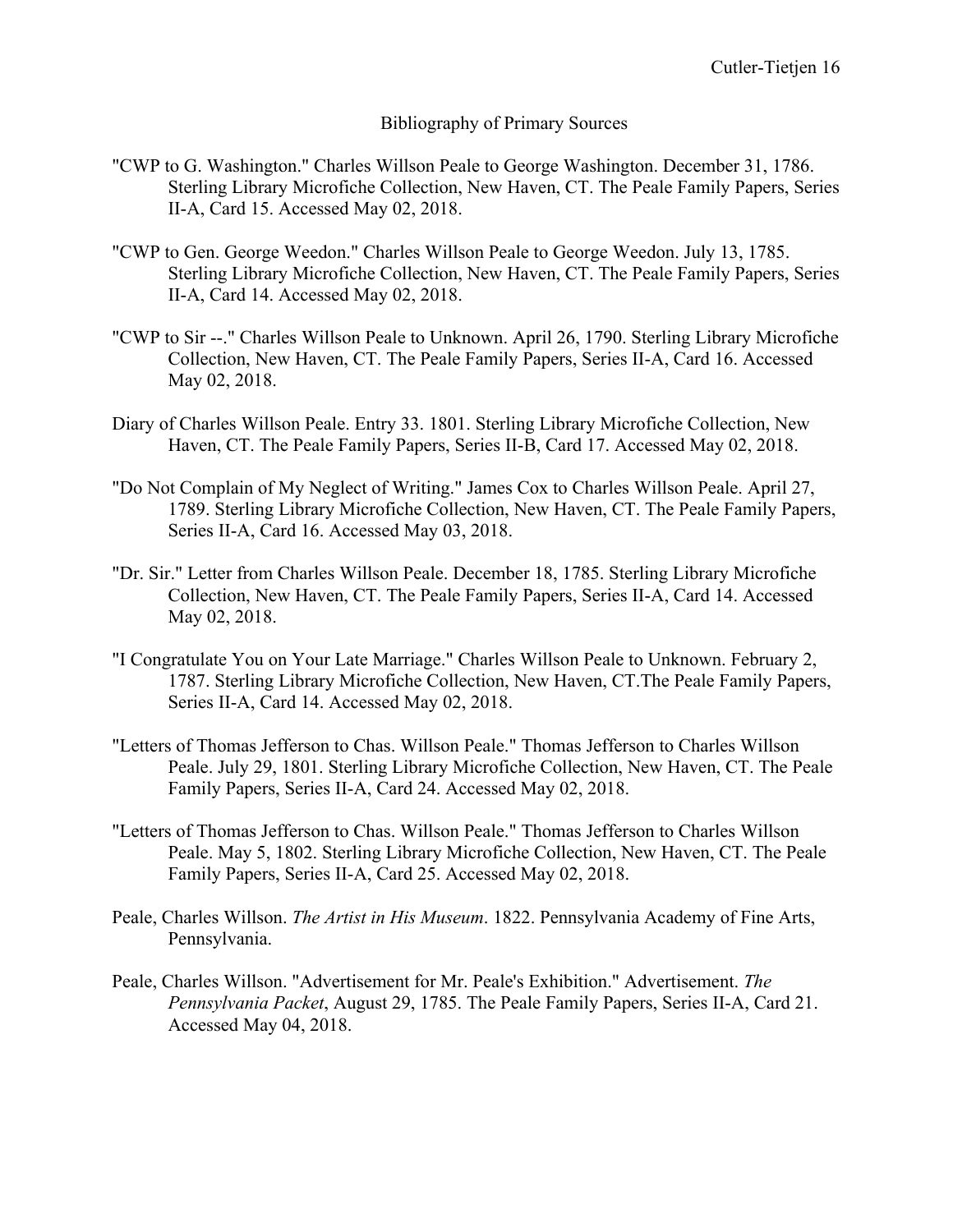- Peale, Charles Willson. *Charles Wilson Peale's Autobiography*. Edited by Sellers. 1826. Unpublished unfinished autobiography. Sterling Library Microfiche Collection, New Haven, CT. The Peale Family Papers, II-C, Card 6. Accessed May 05, 2018.
- Peale, Charles Willson. *Guide to the Philadelphia Museum: Admittance 25 Cents*. [Philadelphia]: (From the Museum Press--, 1805. Sterling Library Microfiche Collection, New Haven, CT. The Peale Family Papers, Series XI-A, Card 5. Accessed May 05, 2018.
- Peale, Charles Willson. *Skeleton of the Mammoth Is Now to Be Seen at the Museum in a Separate Room*. Philadelphia: Peale's Museum, 1801. Sterling Library Microfiche Collection, New Haven, CT. The Peale Family Papers, Series XI-A, Card 5. Accessed May 05, 2018.
- Peale's Museum. Broadside. "Historical Catalogue of the Paintings to Be Had at the Door." News release, Philadelphia, PA, 1814. Sterling Library Microfiche Collection, New Haven, CT. The Peale Family Papers, Series XI-A, Card 2. Accessed May 05, 2018.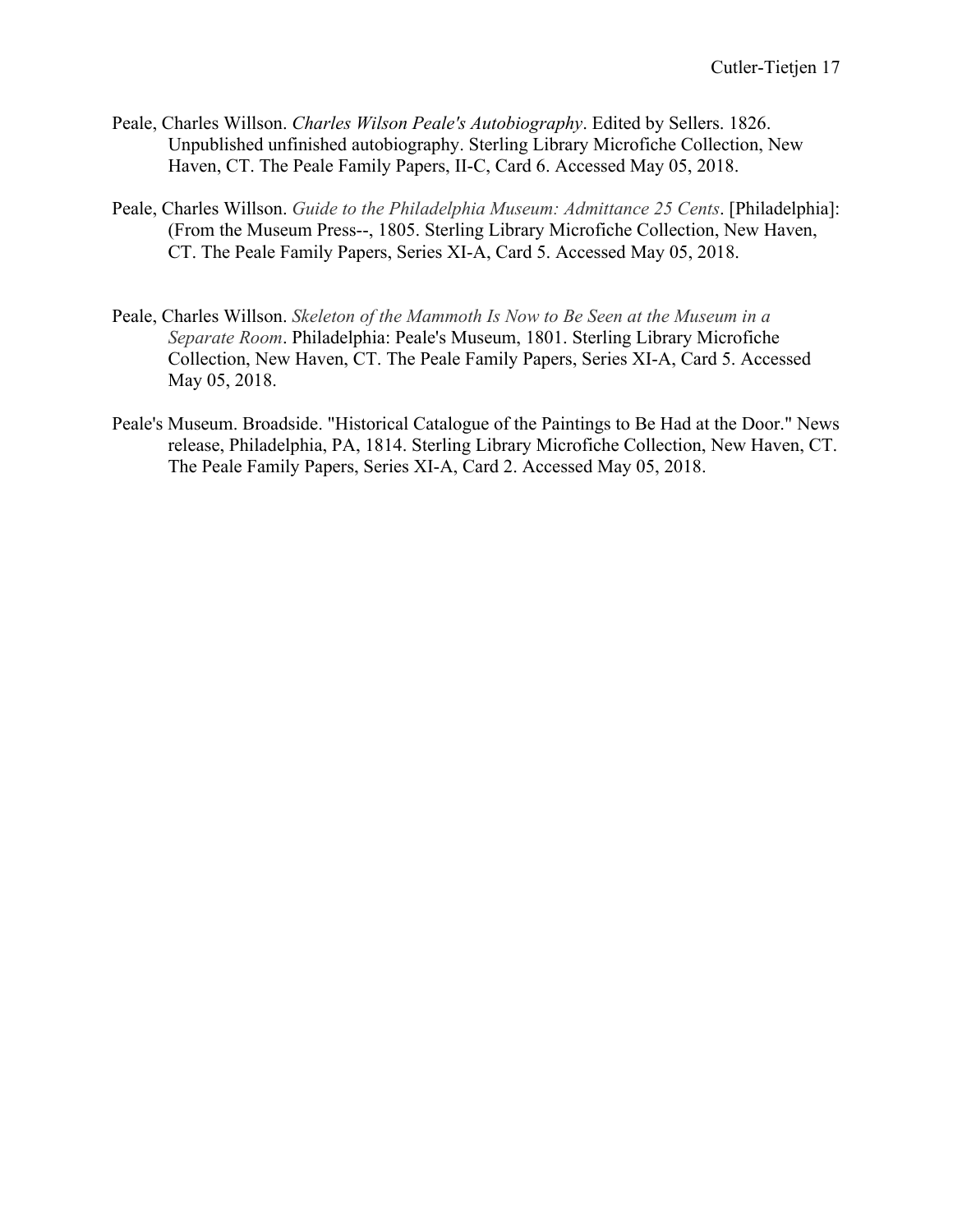Bibliography of Secondary Sources

- Daston, Lorraine, and Katharine Park. *Wonders and the Order of Nature: 1150-1750*. New York: Zone Books, 2001.
- Dennett, Andrea Stulman. *Weird and Wonderful: The Dime Museum in America*. New York: New York University Press, 1997.
- Delbourgo, James. *Collecting the World: Hans Sloane and the Origins of the British Museum*. Cambridge, MA: Belknap Press of Harvard University Press, 2017.
- Durel, John. "In Pursuit of a Profit." In *Mermaids, Mummies, and Mastodons: The Emergence of the American Museum*, edited by William T. Alderson. Washington, D.C.: American Association of Museums, 1992.
- Helm, Ruth. "Peale's Museum: Politics, Idealism, and Public Patronage in the Early Republic." In *Mermaids, Mummies, and Mastodons: The Emergence of the American Museum*, edited by William T. Alderson. Washington, D.C.: American Association of Museums, 1992.
- Hooper-Greenhill, Eilean. *Museums and the Shaping of Knowledge*. London: Routledge, 2015.
- Kinukawa, Tomoni. *Learned vs. Commercial? The Commodification of Nature in Early Modern Natural HistorySpecimen Exchanges in England, Germany, and the Netherlands* 43, no. 5 (November 2013): 589-618. Accessed October 1, 2017. http://www.jstor.org/stable/10.1525/hsns.2013.43.5.589.
- Kohlstedt, Sally Gregory. "Entrepreneurs and Intellectuals: Natural History in Early American Museums." In *Mermaids, Mummies, and Mastodons: The Emergence of the American Museum*, edited by William T. Alderson. Washington, D.C.: American Association of Museums, 1992.
- Kulik, Gary. "Introduction." In *Mermaids, Mummies, and Mastodons: The Emergence of the American Museum*, edited by William T. Alderson. Washington, D.C.: American Association of Museums, 1992.
- McClellan, Andrew. *Inventing the Louvre: Art, Politics, and the Origins of the Modern Museum in Eighteenth-century Paris*. Berkeley, Calif.: University of California Press, 2009.
- Miller, Lillian B., ed. *The Collected Papers of Charles Willson Peale and His Family: A Guide and Index to the Microfiche Edition*. Millwood, NY: Kraus Microform, 1980.
- Sellers, Charles Coleman. "Peale's Museum." *Transactions of the American Philosophical Society* 43, no. 1 (1953): 253-59. Accessed May 3, 2018. JSTOR. http://www.jstor.org/stable/1005678.